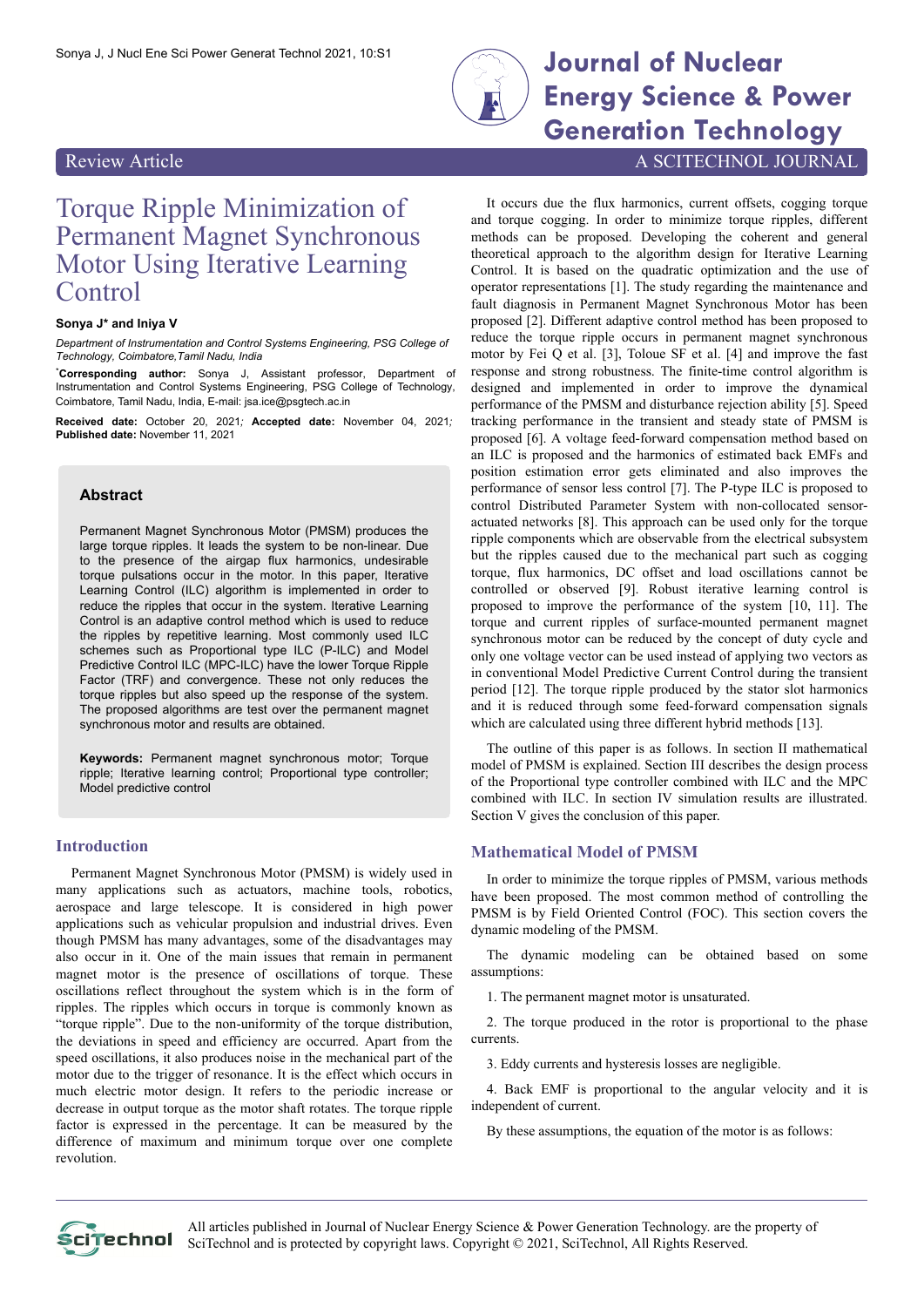*Citation: Sonya J (2021) Torque Ripple Minimization of Permanent Magnet Synchronous Motor Using Iterative Learning Control. J Nucl Ene Sci Power Generat Technol 10:S1.*

$$
\frac{d\theta_e}{dt} = \omega_e \tag{1}
$$

$$
\frac{d\omega_m}{dt} = \frac{1}{J}(T - T_L - b\omega_m)
$$
 (2)

$$
v_{s} = R_{s} i_{s} + L_{s} \frac{di_{s}}{dt} - \lambda_{s} \omega_{e}
$$
 (3)

Where θe is the electrical angular position of the rotor, ωe and ωm are the electrical and mechanical angular velocity of the rotor respectively, J is the mass moment of inertia, T and TL are the output torque and load torque respectively, vs is the stator voltage, Ls is the stator inductance, is is the stator current, Rs is the stator resistance and λS is the flux linkage due to the permanent magnets.

The equation for the electromagnetic torque for the three-phase system is,

$$
T_{em} = \lambda_s \cdot i_s \tag{4}
$$

Where, Tem is the dot product of the flux linkage and the stator current.

Some of the methods require electrical position and the angular velocity for the calculations. There will be some electrical revolution for each pair of poles of the motor. So that,

$$
\theta_e = p\theta_m \tag{5}
$$

$$
\omega_e = p\omega_m \tag{6}
$$

Where, p is the number of poles and θm is the rotor mechanical angular position.

Therefore, the output torque T is,

$$
T = T_{em} - T_L \tag{7}
$$

PMSM has two transformations namely, clarke transformation and park transformation. If the magnitude of the flux is constant, then the torque is proportional to the armature current. By regulating the armature current, the motor can control the torque. The space orientation of the flux and the armature current is called d-axis and the q-axis respectively. Since the armature current of the PMSM is threephase sinusoidal, it is necessary to transfer these currents into the rotating q-axis constant current.

So that, the park transformation is able to transfer the variables from a-b-c reference frame to d-q-0 reference frame. Then the transformation can be written as shown in Table 1,

$$
P = \frac{2}{3} \begin{bmatrix} \cos(\theta) & \cos\left(\theta - \frac{2\pi}{3}\right) & \cos\left(\theta + \frac{2\pi}{3}\right) \\ \sin(\theta) & \sin\left(\theta - \frac{2\pi}{3}\right) & \sin\left(\theta + \frac{2\pi}{3}\right) \\ \frac{1}{2} & \frac{1}{2} & \frac{1}{2} \end{bmatrix}
$$
 (8)

Due to this transformation, the equation 3 can be written in the rotor reference frame,

$$
v_d = R_s i_d + L_d \frac{di_d}{dt} - \lambda_q \omega_e \tag{9}
$$

$$
v_q = R_s i_q + L_q \frac{di_q}{dt} - \lambda_d \omega_e \tag{10}
$$

The relationship between the inductance with the flux linkages is,

$$
T_{em} = \frac{3}{2}p(\lambda_d i_q - \lambda_q i_d)
$$
 (13)

$$
T_{em} = \frac{3}{2}p\big((L_d i_d + \lambda_m)i_q - L_q i_q i_d\big) \tag{14}
$$

$$
T_{em} = \frac{3}{2}p\big[\lambda_m i_q + \big(L_d - L_q\big)i_d i_q\big] \tag{15}
$$

| Symbol | Description          | Value           |
|--------|----------------------|-----------------|
| P      | Rated power          | 5 kW            |
| т      | Rated torque         | 1606 Nm         |
| J      | Inertia              | 3.4 kgm2        |
| Kt     | Torque constant      | 142.2 Nm/A      |
| R      | Armature resistance  | $2.44$ $\Omega$ |
| L      | Armature inductance  | 36.05 mH        |
| P      | Number of pole pairs | 65              |
|        |                      |                 |

**Table 1:** Specifications of PMSM.

#### **Design of Proposed Controller**

ILC is a model-free control method which is based on memory. Therefore, it is considered as the memory-based control method. It can cause error signal tends to zero in a limited time through the continuous learning of periodic error signal. This approach is used to improve tracking performance of a system that repeats its operation over a fixed time interval. It is a memory-based control which stores the previous control effort and error in it and computes the new control effort based on the previous information. It is basically the error correction algorithm. The principle of ILC is a feed forward control which updates through the control signals and iterative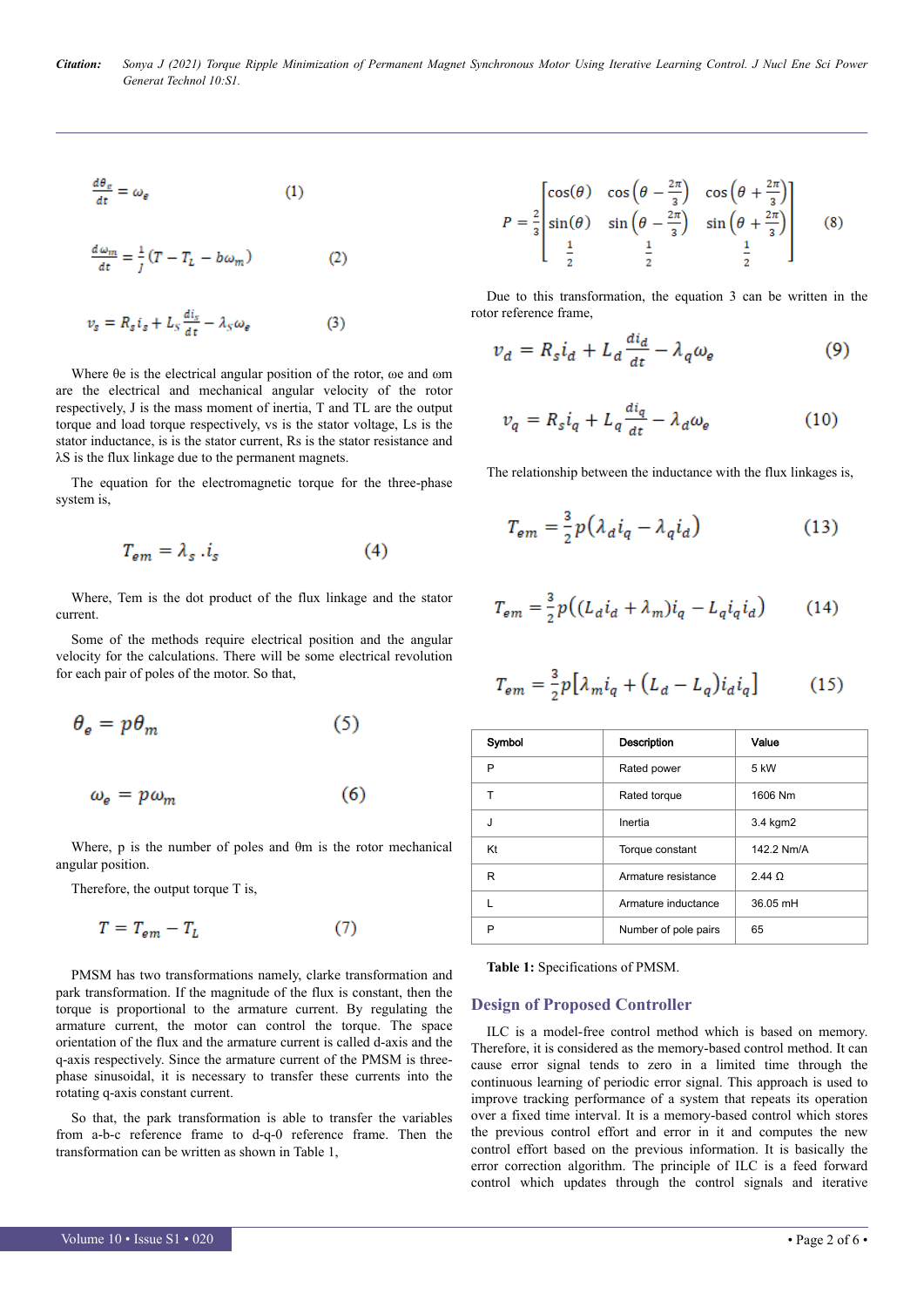*Citation: Sonya J (2021) Torque Ripple Minimization of Permanent Magnet Synchronous Motor Using Iterative Learning Control. J Nucl Ene Sci Power Generat Technol 10:S1.*

learning at every repeated operation. Some of the standard assumptions or that the system should be stable dynamics. It returns to the same initial condition at the start of each trial, then the trail last for a fixed time. All these trails have the same length. As the number of hydrations increase, the system tracking error over the entire time period which includes the transient portion will get decrease and it may vanish.

ILC schemes have some of the following assumptions:

1. Each iteration has the fixed solution.

2. Throughout the process, the invariance of the system dynamics is maintained.

3. For each iteration, the system always starts with the same initial condition.

4. The dynamics of the system are deterministic.

5. The output can also be measured in a deterministic way.

The learning controller calculates the error between the actual output and the desired output and computes the new cycle which is stored in the memory for future use in the next cycle of operation.

The dynamic system for the ILC is,

$$
\bar{x} = ax(t) + bu(t) + \eta(t) \tag{16}
$$

$$
y(t) = cx(t) + \xi(t) \tag{17}
$$

where a and b are continuous in t for all, t belongs to (0, T), T is the time period of the desired output, c is the differentiable in x and t,  $\eta(t)$ is unstructured uncertainties due to the state perturbations and  $\xi(t)$  is the random output measurement noises. For the convergence of the ILC system, K is taken as the learning gain, the following criterion must hold.

$$
||1 - cbK|| < 1 \tag{18}
$$

Since an angle-based iterative learning control is proposed, angular position information is required. According to this information, the torque ripple is compensated in order to improve the performance of the motor from the periodic disturbances.

The control algorithm is given as,

$$
\hat{F}_{i+1}(\theta_{m,k}) = (1 - \alpha)\hat{F}_i(\theta_{m,k}) + \Phi e_i(\theta_{m,k}) +
$$
  
\n
$$
\Gamma e_{i+1}(\theta_{m,k})
$$
\n(19)

Where,  $\alpha$  is forgetting factor,  $\Phi$  is the error feedback gain of previous cycle, Γ is the error feedback of current cycle, θm,k is the angle value at time k as shown in Figure 1.



**Figure 1:** System configuration of ILC.

#### **Design of P type ILC**

It uses only the error signal with a proportional gain to potentially avoid amplifying small noise signal. It occurs through the differentiation and makes destabilizing the control system. The calculations of derivative enable great simplicity and ease of implementation. The law is given by,

$$
u_{k+1}(t) = u_k(t) + Ke_k(t)
$$
 (20)

Where K is the proportional learning gain

Using PCF algorithm for the proportional-type ILC, the learning law is,

$$
i_{qref}^{(k+1)}(n) = i_{qref}^{(k)}(n) + \beta_1 e^{(k)}(n) \tag{21}
$$

Where the tracking error of the previous cycle is given as,

$$
e^{(k)}(n) = T_{ref}(n) - T_m^{(k)}(n)
$$
 (22)

Where k is the kth repetitive operation of the system, n is the discrete time index and it belongs to  $(0, N)$ , where N is the number of sampling intervals over one complete period of time taken by torque ripple, β1 is the controller gain.

From the torque-current relationship,

$$
T_m(t) = K_t i_{re_f(t)}
$$
\n(23)

Where Kt is the torque constant.

$$
k_t = \frac{3}{2} \frac{p}{2} \lambda_{dm^i q}(t) \tag{24}
$$

According to (18), the condition for the convergence can be obtained as,

$$
\left\|1 - \frac{K_t}{J}\phi\right\| < 1\tag{25}
$$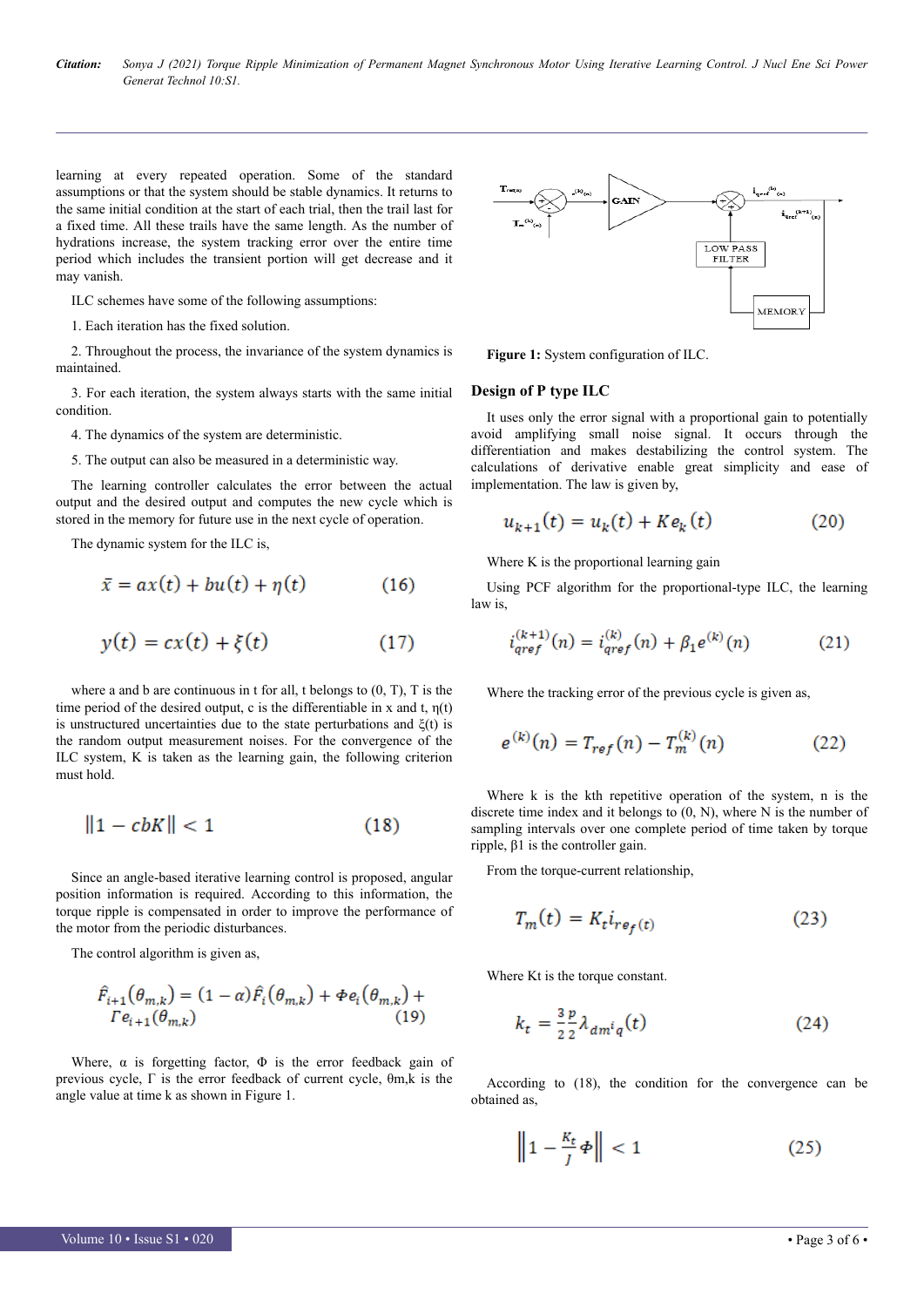These inequality can be satisfied by the error feedback gain of previous cycle Φ, so that iterative learning control can achieve the stability and convergence of the system as shown in Table 2.

| Symbol | <b>Description</b>                      | Value |
|--------|-----------------------------------------|-------|
| κ      | Learning gain                           | 0.95  |
| А      | Forgetting factor                       | 0.1   |
|        | Error feedback gain of<br>current cycle | 0.01  |
| N      | Number of iterations                    | 10    |
| Кp     | P-type tuning                           | 0.5   |

**Table 2:** Specifications of iterative learning control.

#### **Design of MPC-ILC**

The main goal of Model Predictive Control (MPC) in PMSM is to ensure the speed follows the reference speed accurately. MPC requires the discrete model of PMSM. It can be obtained by using the Euler's discretion method. Here, model predictive control can be used in parallel with the iterative learning control in order to obtain the better response.

The general torque equation of PMSM by considering the periodic disturbances can be written as,

$$
J\frac{d\omega}{dt} = k_t i_q - B\omega + f(\omega, t)
$$
 (26)

Where  $f(\omega, t)$  is the unknown periodic function resulting from the torque ripple. This discrete mechanical equation can be obtained as,

$$
\omega(k+1) = \left(1 - \frac{BT_S}{J}\right)\omega(k) + \frac{K_t T_S}{J}i_q(k) + \frac{T_S}{J}f(\omega, k)
$$
\n(27)

The above equation can be obtained by defining state variable as,

$$
x(k) = \omega(k), \ u(k) = i_q(t) \tag{28}
$$

Therefore, equation (27) can be written as,

$$
k(k + 1) = A_m x(k) + B_m u(k) + C_m f(x, k) \quad (29)
$$

Where,

$$
A_m = \left(1 - \frac{BT_S}{J}\right), B_m = \frac{K_t T_s}{J} \text{ and } C_m = \frac{T_s}{J}
$$

To design the prediction control system, it is necessary to calculate the output of the predicted plant by using the future control signals as the adjustable variable.

$$
x(k+N_p|k) = A_m x + B_m u + C_m(x, k+N_p - 1)
$$
  
=  $A_m^{N_p} x(k) + A_m^{N_p-1} B_m u(k) + \dots + (A_m^{N_p - N_c} B_m + \dots + B_m) u(k+N_c - 1) + A_m^{N_p-1} C_m f(\omega, k) + \dots + C_m f(\omega, k+N_p)$  (30)

Where Np is the prediction horizon and Nc is the control horizons.

Control horizon should always be less than the prediction horizons. The term  $x(k+Np|k)$  is the Npth step of the predicted state variable at the kth moment. The predicted state variable in the matrix form can be expressed as,

$$
X = Gx(k) + KU + \varepsilon F \tag{31}
$$

Where

$$
G = \begin{bmatrix} A_m \\ A_m^2 \\ \vdots \\ A_m^{N_p} \end{bmatrix}
$$
  
\n
$$
\varepsilon = \begin{bmatrix} A_m^{N_p - 1} C_m \\ A_m^{N_p - 2} C_m \\ A_m^{N_p - 3} C_m \\ \vdots \\ A_m^{N_p - 3} C_m \end{bmatrix}
$$
  
\n
$$
K = \begin{bmatrix} A_m & \cdots & 0 \\ A_m^{N_c - 1} B_m & 0 & B_m \\ \vdots & \ddots & \vdots \\ A_m^{N_c - 1} B_m & 0 & B_m \\ A_m^{N_p - 1} B_m & \cdots & \sum_{i=0}^{N_p - N_c} A_m^i B_m \end{bmatrix}
$$

The control of speed-loop MPC has the objective to find the optimal control input U which minimizes the cost function and it is represented as,

$$
J = ||W - X||_Q^2 + ||U||_R^2 \tag{32}
$$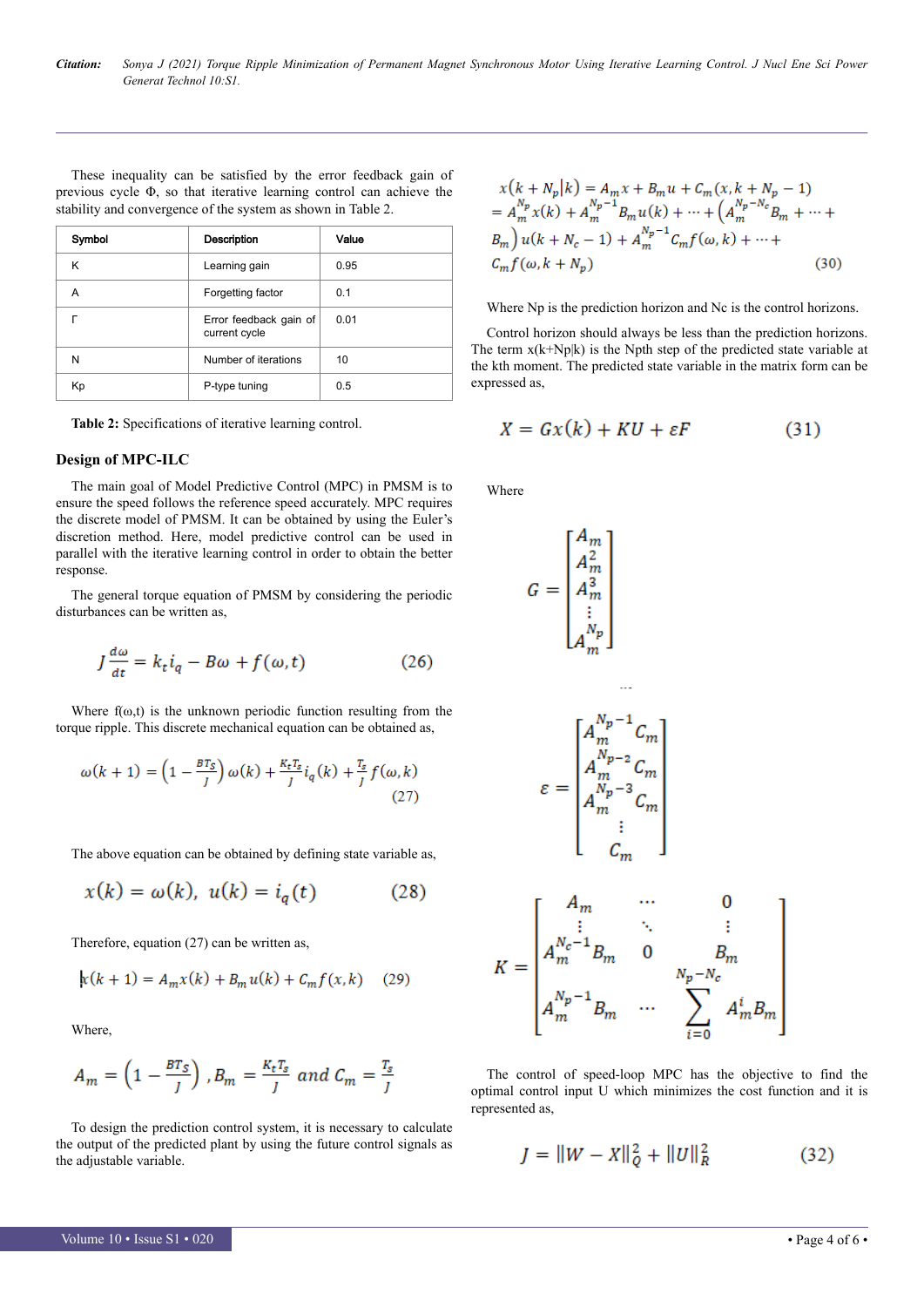Where, Q is the approximate dimensions of the output and R are the control weighing matrices. By using all the above equations, the performance and the cost index can be reduced and obtain the control algorithm for the convergence of the ILC system.

The ripples can be calculated by,

$$
TRF = \frac{T_{r,rms}}{T_{avg}} * 100\%
$$
 (33)

It is to determine how effective the various control methods are used to reduce the torque ripple. It is expressed in percentage.

#### **Simulations Results and Discussion**

The proposed controllers is applied to permanent magnet synchronous motor and simulated by using MATLAB platform. The gain of the proportional value can be chosen based on the trial and error method.

Therefore, five different values have been taken from 0.2 to 0.6.

Figure 2 shows the torque ripple factor at different Kp values. It is considered for different proportional gain values.

It is inferred that Kp=0.4 gives the better minimizing of torque ripples. When Kp increases, the Torque Ripple Factor (TRF) decreases. This shows that the convergence is also less when gain increases.



Figure 2: Torque ripple factor at different Kp values.

Figure 3 shows Torque ripple factor at different forgetting factors for  $Kp= 0.4$ . It is clear that the forgetting factor  $Kp=0.4$  is taken as the constant value since it gives the better value for reducing the TRF.

In order to improve the performance further, different forgetting factor  $\alpha$  is used. Here, the lowest value of  $\alpha$  gives the better results. But still, the torque ripples are further minimized by the method MPC-ILC.



**Figure 3:** Torque ripple factor at different forgetting factors for  $Kp=0.4$ 

Figure 4 shows Torque ripple factor at different values of forgetting factor for Np=5 and Nc=1. It is clear that, in MPC type ILC, the iterative learning control is used in parallel with the model predictive control. By combining both the iterative control, the periodic pulsation is well suppressed. To suppress the high frequency noise, some of the low-pass filter is used. As number of iterations is increased, the torque ripple gets minimized.



**Figure 4:** Torque ripple factor at different values of forgetting factor for  $Np = 5$  and  $Nc=1$ .

#### **Conclusions**

The proposed algorithm Iterative learning control gives the better performance of the PMSM drive system. It is also used to minimize the torque ripple of the system. The proposed control scheme suppresses the periodic velocity pulsation. It also increases the speed response time. The ratio of the peak to peak torque to the average torque gives the ripple minimization. Here, the ILC is combined with P-type and model prediction control that is P-ILC and MPC-ILC. Both the proposed methods are compared. MPC-ILC gives better performance when compared with the P-ILC. When the forgetting factor decreases, then the Torque Ripple Factor (TRF) also decreases. The convergence also gets reduced in MPC-ILC due to the less torque ripple. The torque ripples are minimized and the response time of the speed is improved in MPC-ILC method.

#### **References**

1. [Owens DH \(2016\) Iterative learning control: An optimization](https://link.springer.com/book/10.1007/978-1-4471-6772-3) [paradigm. Springer, London.](https://link.springer.com/book/10.1007/978-1-4471-6772-3)